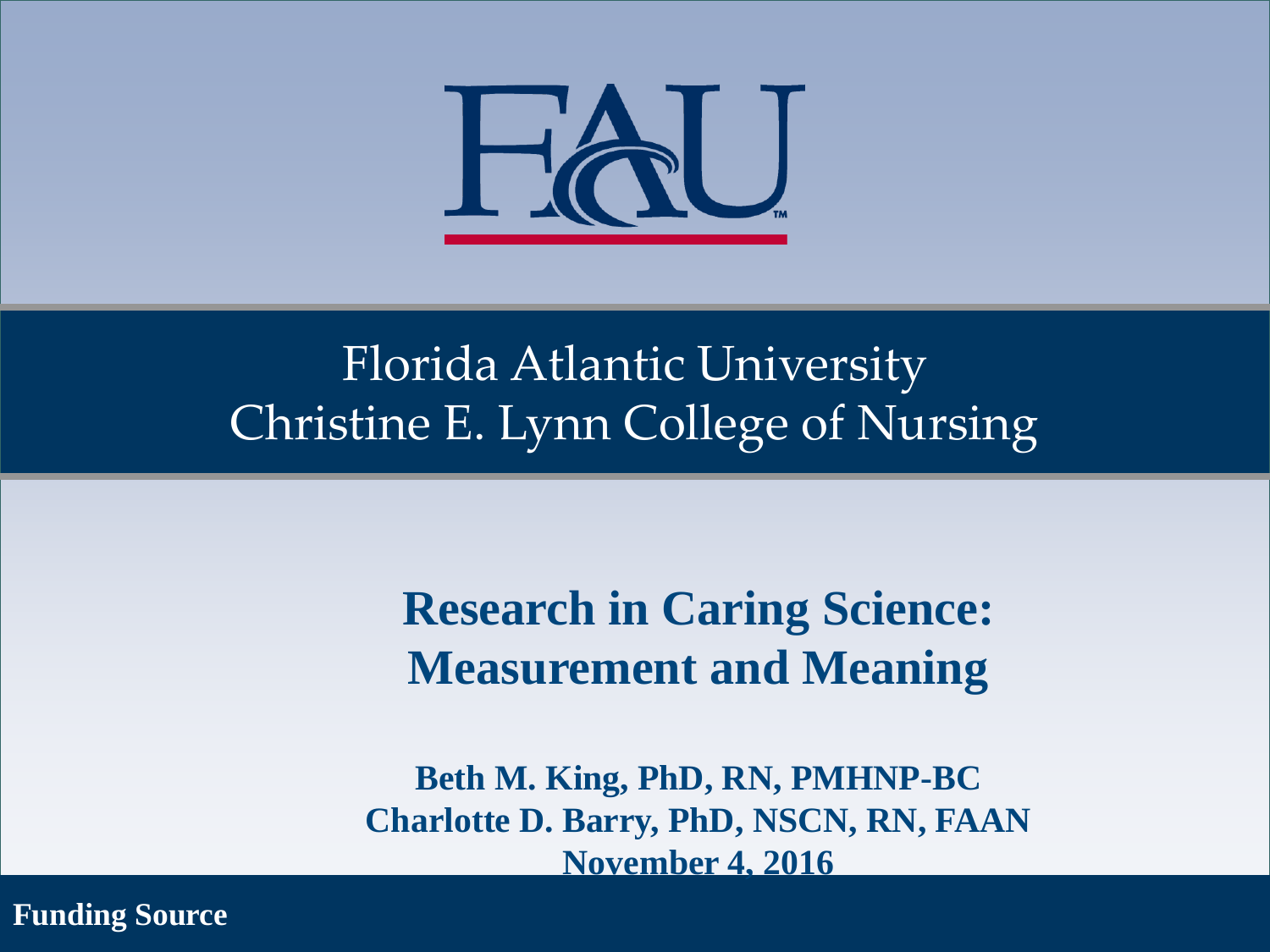# Purpose

- The purpose of this web based presentation is to engage in discussion and dialogue on research on caring science.
	- We posted a power point on the ABI Website
	- We distributed selected provocative articles
	- We updated references
	- And here we are…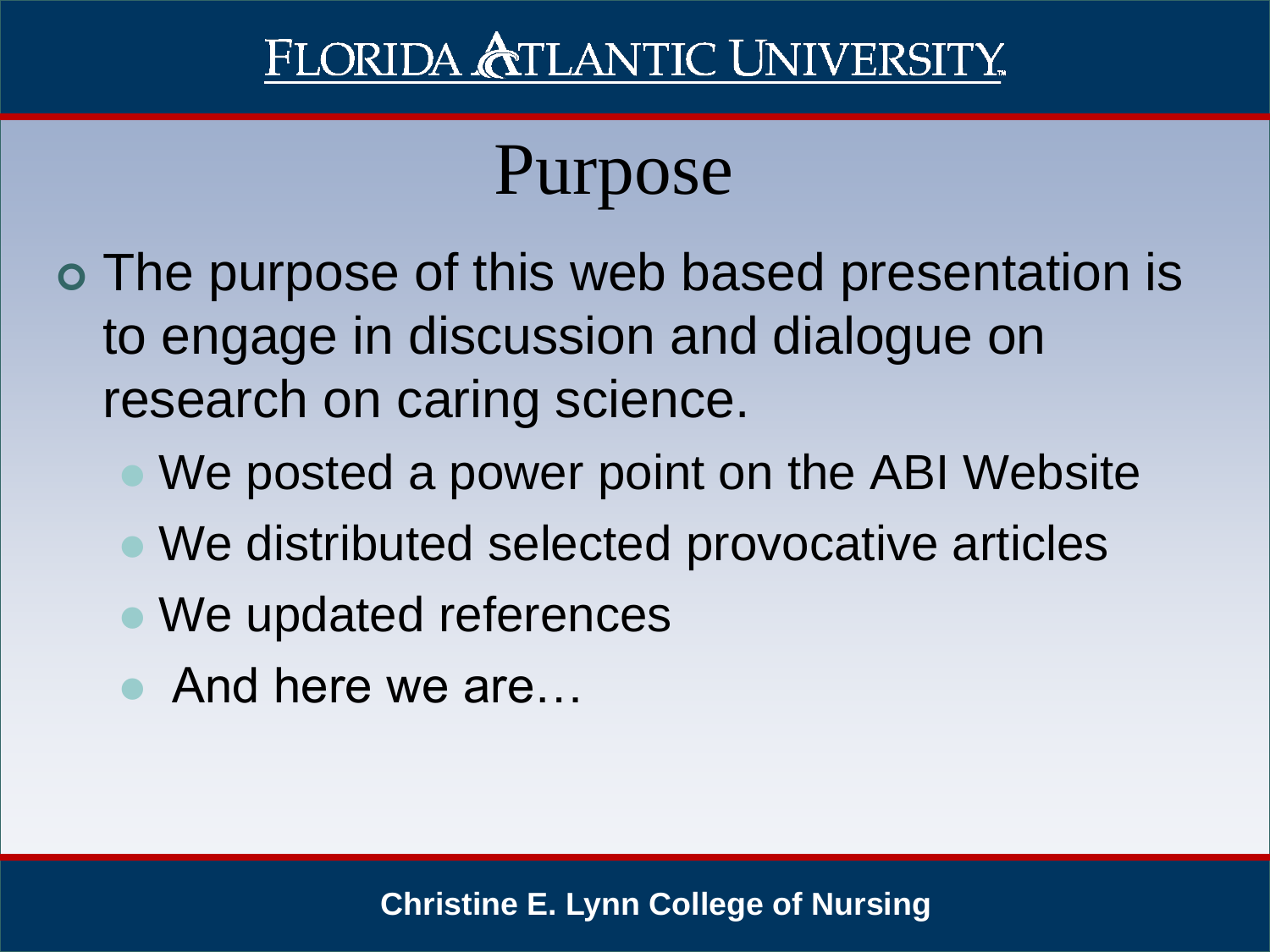Caring Science, in the discipline of nursing, is the body of knowledge, arrived at through intentional research and theory development, focused on the relationship of caring to health, healing and well-being of the whole person within the context of the family, community, society and within the global environment (FAU, CON, 2016).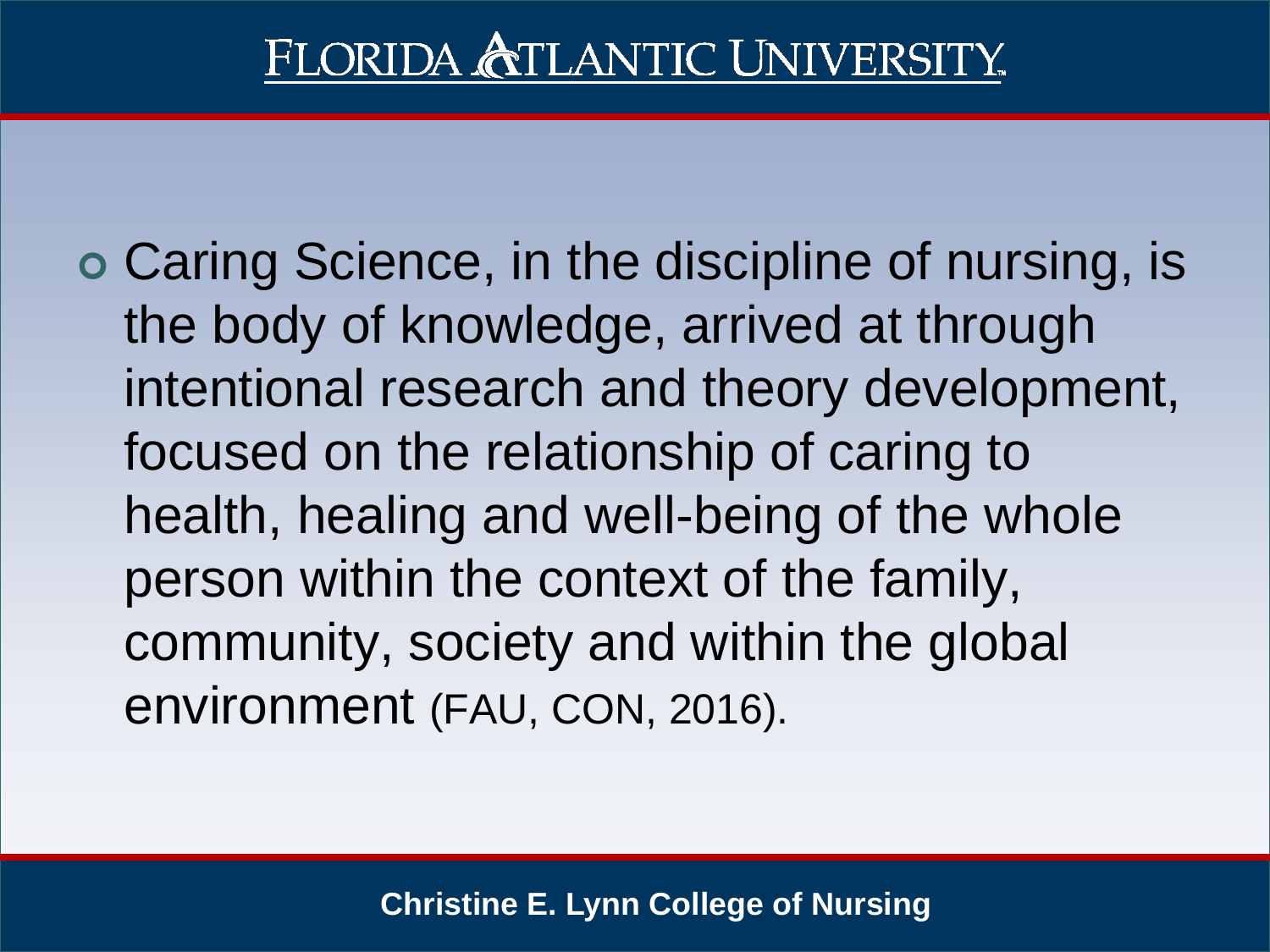# Thinking About Research

- The question guides the method
- The theoretical approach guides the method
- The hoped for outcomes guide the method:
	- Meaning
	- **Understanding**
	- Wisdom
	- **Knowledge Generation and Utilization**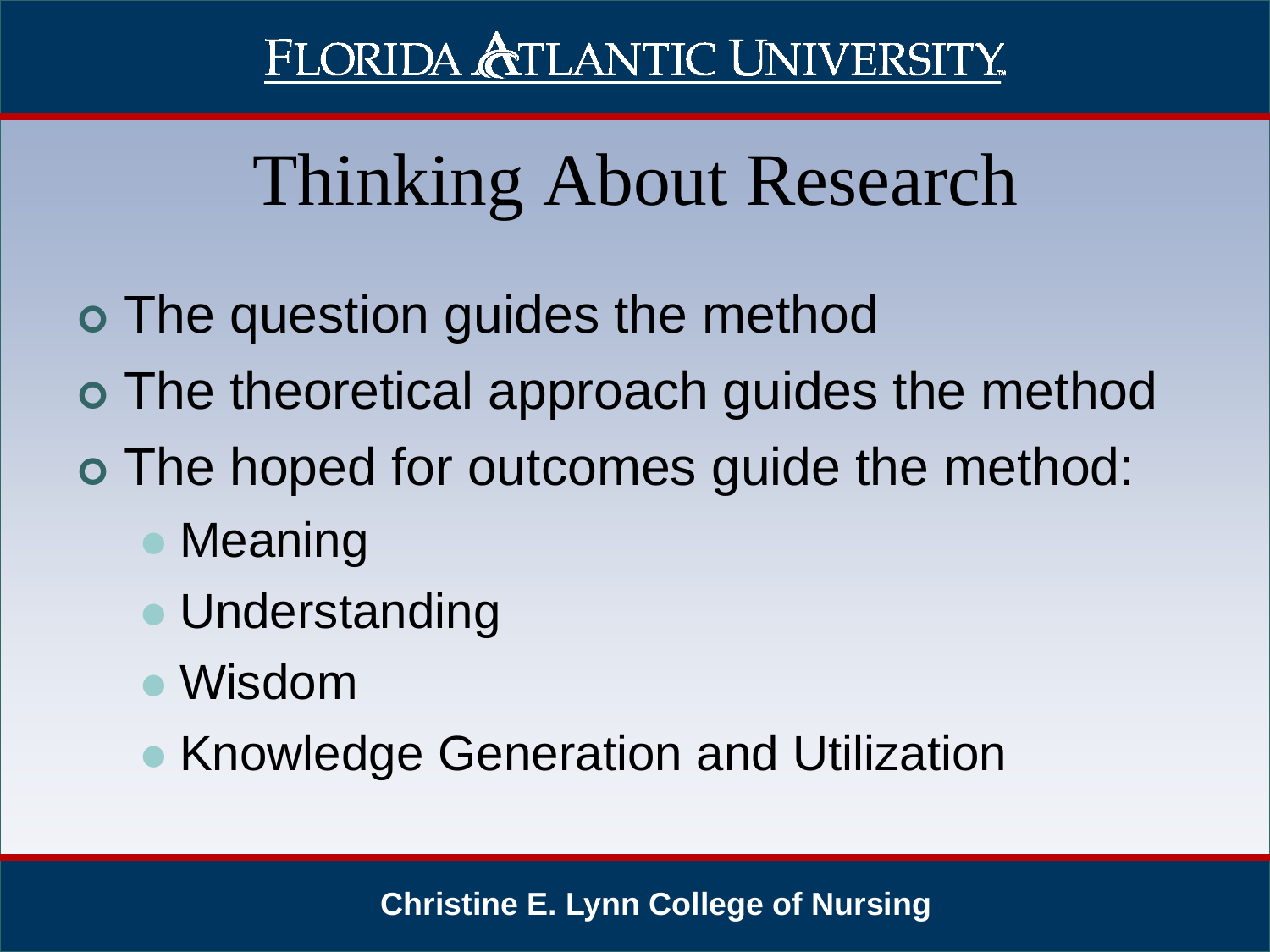# Outcomes Assessment/Measurement

#### Banta (1988)

 "collecting evidence of (1) student performance on specified measures of development, (2) program strength and weakness, and (3) institutional effectiveness" (p. 1)

#### Mayhew & Simmons (1990)

- " a process by which evidence for congruence between an institutions stated mission, goals and objectives, and the actual outcomes of its program and activities, is assembled and analyzed in order to improve teaching and learning" (p. 376)
- Boyer & Ewell (1998)
	- "the assessments of the results of undergraduate education" (p. 5)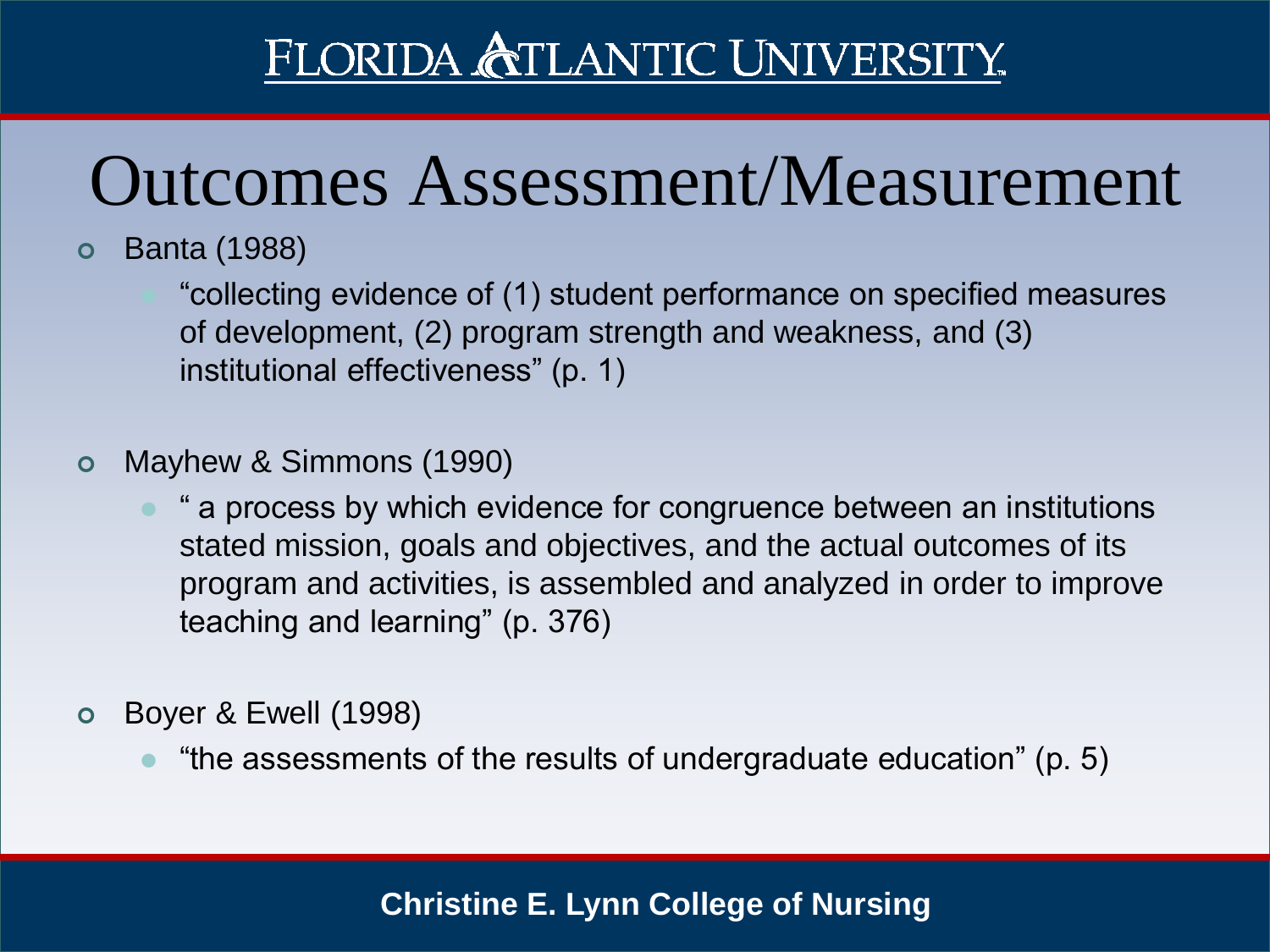## Question: Can caring be measured?

**Caring is a soft phenomena (Watson, 2009, p. 4) Caring is viewed as an ethical worldview an ontology an intentionality a consciousness a way of being Morse, Bottorff, Neander, & Solberg (1991) Caring : A human trait A moral imperative An affect An interpersonal interaction**

> **Christine E. Lynn College of Nursing A therapeutic intervention**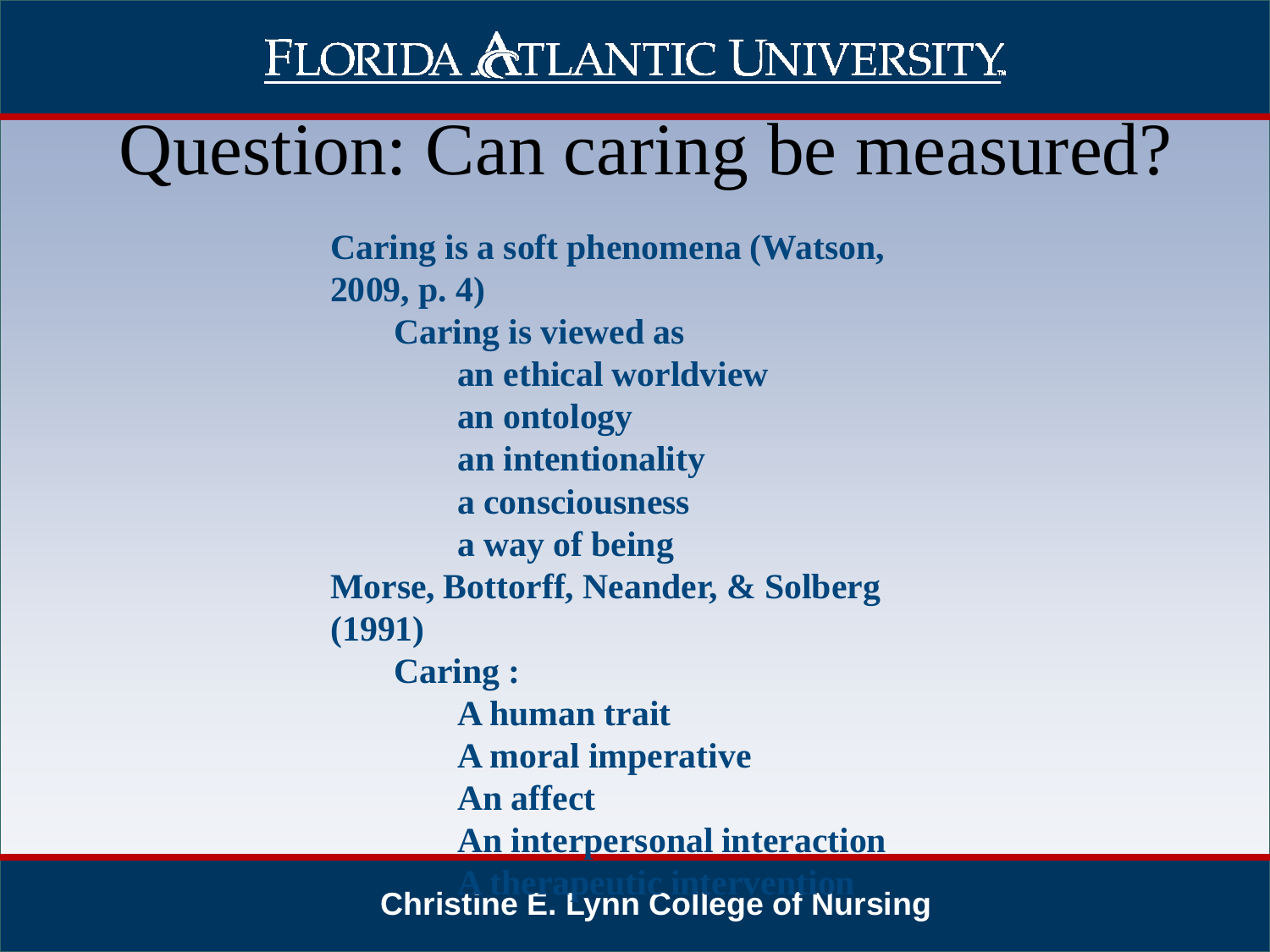# Purpose in Measuring Caring

- Continuous improvement of caring via outcomes and interventions
- Benchmarking of caring most beneficial (settings, environment)
- Tracking of models of caring versus routine care practices
- Evaluation of consequences of caring versus non-caring for patient and nurse
- Creation of report of caring
- o Identification of weakness and strength for caring processes
- Empirical validation of extant caring
- Stimulation of new direction for curriculum and pedagogies
	- Watson, 2009, p. 7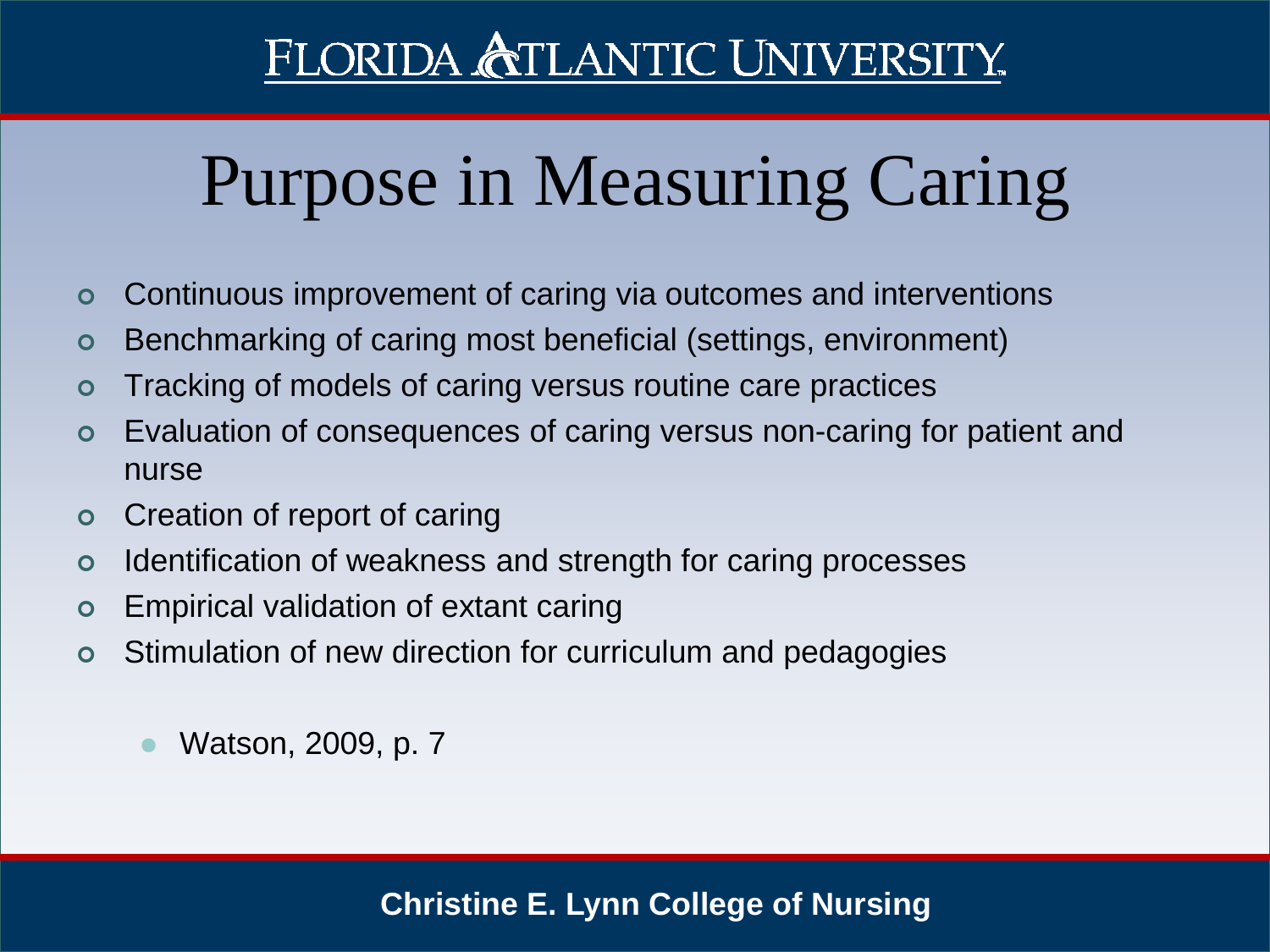# Measurement of Caring

- Qualitative:
	- Ethno Nursing
	- Aesthetic Inquiry
	- **Heideggerian Hermeneutics**
	- Phenomenology
	- Content Analysis
	- **Grounded Theory**
	- Mixed Methods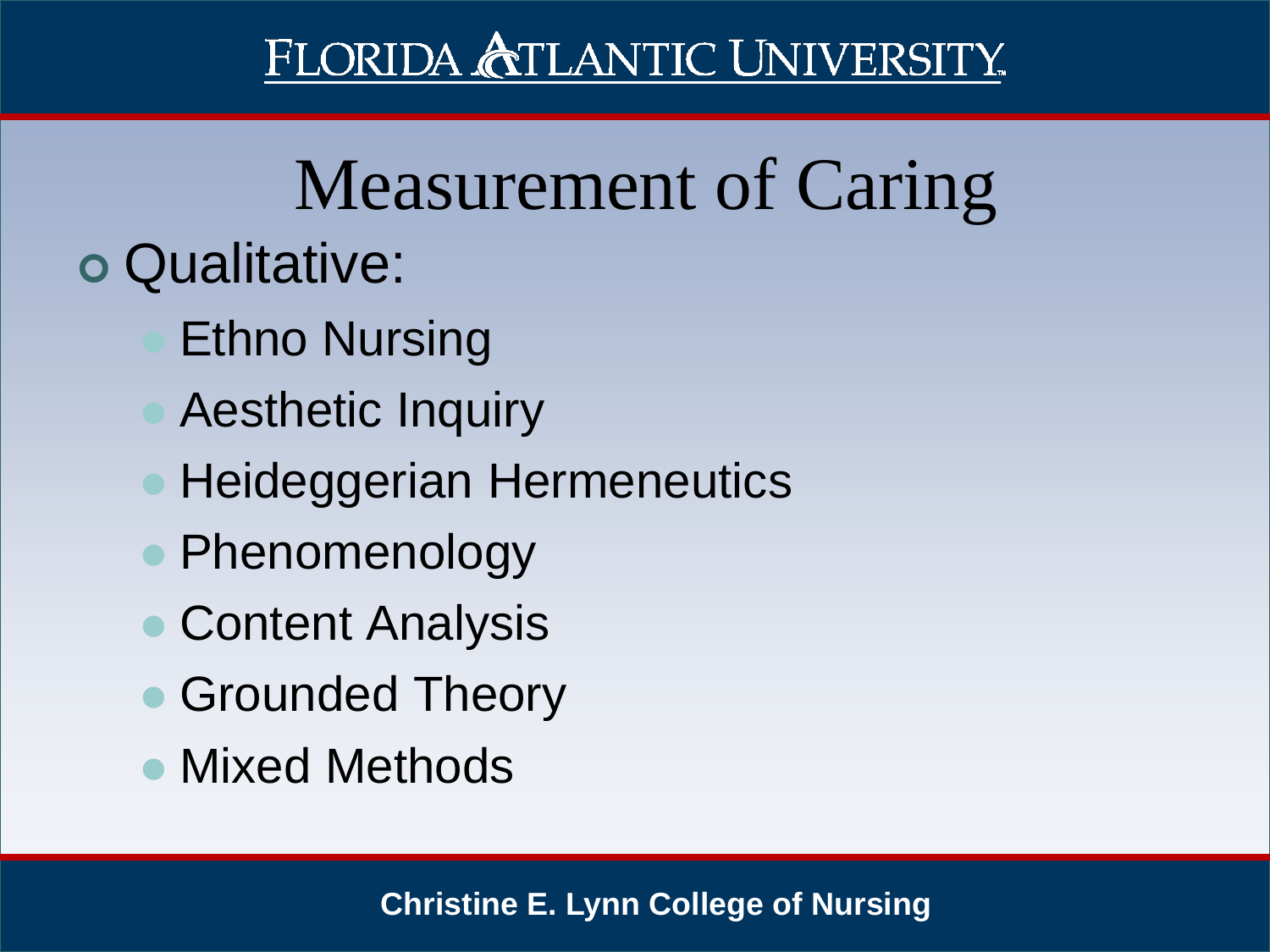# Measurement of Caring: Quantitative

- CARE-Q by Larson, Larson, & Ferketich
- Caring Behaviors Inventory by Wolf
- Professional Caring Behaviors by Horner
- Caring Ability Inventory by Nkongho
- Caring Assessment Tools an CAT admin by Duffy
- Peer Group Caring Interaction Scale by Hughes
- Caring Efficacy Scale by Coates
- Caring Professional Scale by Swanson
- Relational Caring Questionnaire by Ray & Turkel
- Caring Factor Survey by Nelson, Watson and InvaHealth
	- Watson, J. (2009). Assessing and measuring caring in nursing and health sciences. New York, NY: Springer Publishing Company.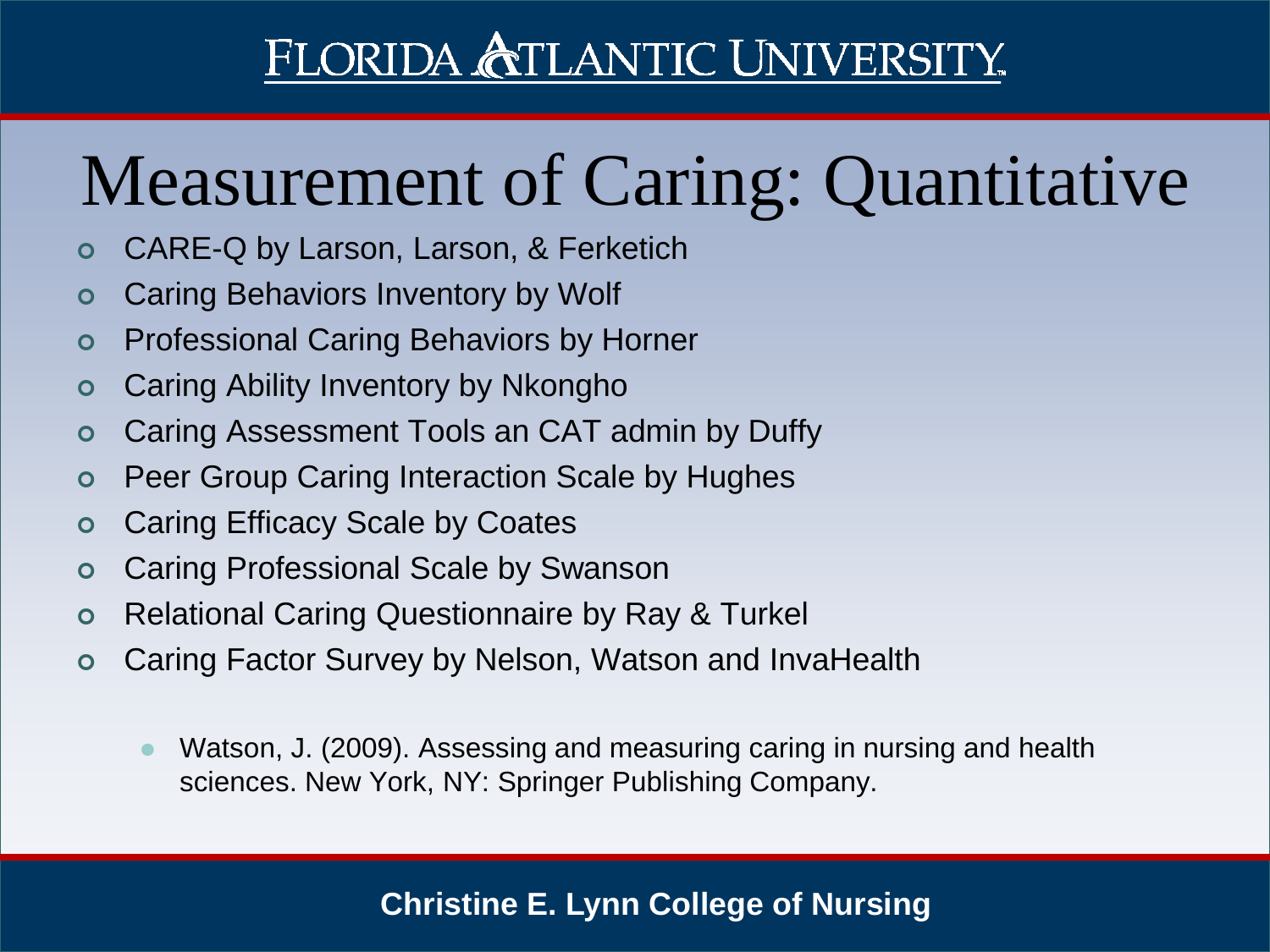#### References

Alatinga, K. A. & Williams, J. (2016, September 3 online). Mixed methods research for health policy development in Africa: The case of identifying very poor households for health insurance premium exemptions in Ghana. *Journal of Mixed Methods Research*, 1-16. DOI: 10.1177/1558689816665056

Beck, C. T. (1999). Quantitative measurement of caring. *Journal of Advanced Nursing, 30*(1), 24-32.

Boykin, A., & Schoenhofer, S. (1997). Reframing outcomes: Enhancing personhood. *Advanced Practice Nursing Quarterly, 3*(1), 60-65.

Duffy, J. R., Hoskins, L., Seifert, R. F. (2007). Dimensions of caring: Psychometric evaluation of the caring assessment tool. *Advances in Nursing Science, 30*(3), 235-45.

Hesselink, G., Kuis, E., Pijnenburg, M., & Wollersheim, H. (2013). *British Medical Journal, 3*(9), e003416 doi:10.1136/bmjopen-2013-003416

Hughes, L. C. (1998). Development of an instrument to measure caring peer group interactions. *Journal of Nursing Education, 37*(5), 202-207.

Nelson, J. & Watson, J. (2012). *Measuring caring: International research on caritas as healing.* New York, NY: Springer Publishing Company. ISBN 978-0-8261-6351-6

Purnell, M. J. (2009). Gleaning w**ich ristine E. Lynn College of Nursing** *22*(2), 109-115.